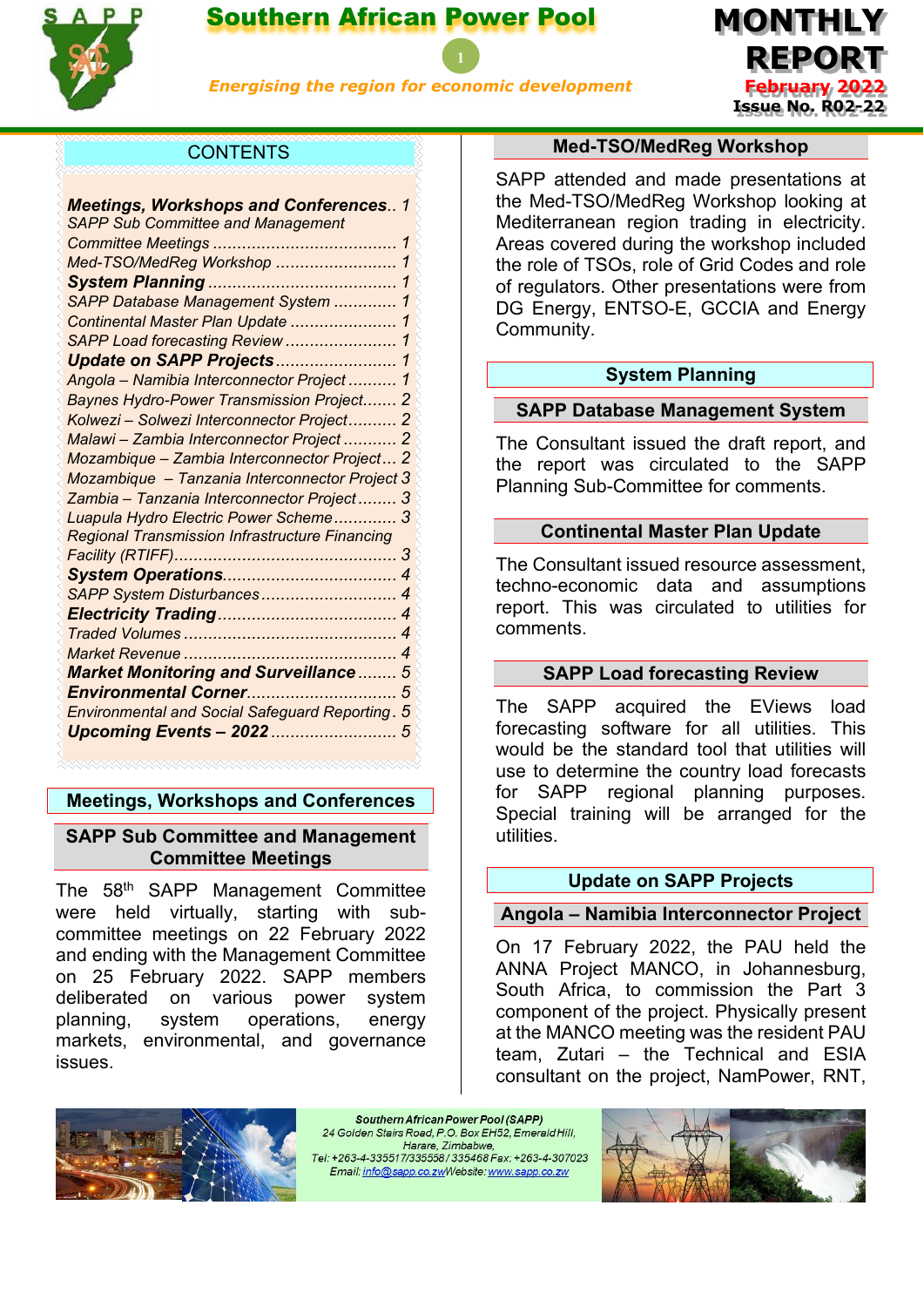DBSA. Other key stakeholders participated in the MANCO meeting virtually.

The Part 3 scope of works comprises the following deliverables:

- Updated Market Analysis
- Updated Financial Model
- Contract Support (Variable cost)
- Kunene Preliminary Design Update
- Tender Documentation
- Environmental and Social Governance

Implementation of Part 3 started effective 17 February 2022.

# <span id="page-1-0"></span>**Baynes Hydro-Power Plant Transmission Project**

On 21 February 2022, the PAU finalised the revision of Technical Feasibility study TORs, by ensuring a high degree of alignment between the technical and ESIA TORs. The revised TOR documents were submitted to the NEPAD-IPPF and SwedFund for final review and approval. The amendment of technical TORs with the EISA ones mainly focused on strengthening alignment needs at the following stages:

- At Prefeasibility study stage, a sequencing of tasks, where the technical, and environmental and social screening processes are well aligned to contribute to the establishment of alternative transmission route options.
- At Feasibility study stage, a sequencing of tasks, where the detailed analysis of alternative transmission route options leads to the identification and selection of preferred route options, using the multiple criteria assessment method, resulting in a set of optimal technoeconomic solutions and least cost mitigated environmental and social

impact, for each preferred transmission route scheme.

Approval of the amended technical TORs and technical procurement plan by NEPAD-IPPF, will advance the procurement process to Request for Proposal (RFP) stage. Similarly,<br>approval of ESIA and procurement approval of ESIA and procurement clarifications by SwedFund will initialise the Expression of Interest (EOI) procurement process.

### <span id="page-1-1"></span>**Kolwezi – Solwezi Interconnector Project**

On 16 February 2022, the PAU handed over to the AfDB and NEPAD-IPPF final Feasibility Study and ESIA Study reports for the project.

### <span id="page-1-2"></span>**Malawi – Zambia Interconnector Project**

Both the technical and ESIA studies for the proposed Malawi – Zambia Interconnector are funded by the World Bank under the SAPP Program for Accelerating Regional Energy/Transformational Projects.

# **Technical Study:**

Contract negotiations have been completed and the approval of the draft contract is under consideration.

### **ESIA Study:**

The contract negotiations which were earlier planned to be conducted in February will now take place in March 2022.

### <span id="page-1-3"></span>**Mozambique – Zambia Interconnector Project**

The techno-economic and ESIA studies for the Mozambique – Zambia Interconnector are funded by the AfDB (NEPAD-IPPF) and the World Bank under the AREP.



Southern African Power Pool (SAPP) 24 Golden Stairs Road, P.O. Box EH52, Emerald Hill, Harare, Zimbabwe, Tel: +263-4-335517/335558/335468 Fax: +263-4-307023 Email: info@sapp.co.zwWebsite: www.sapp.co.zw

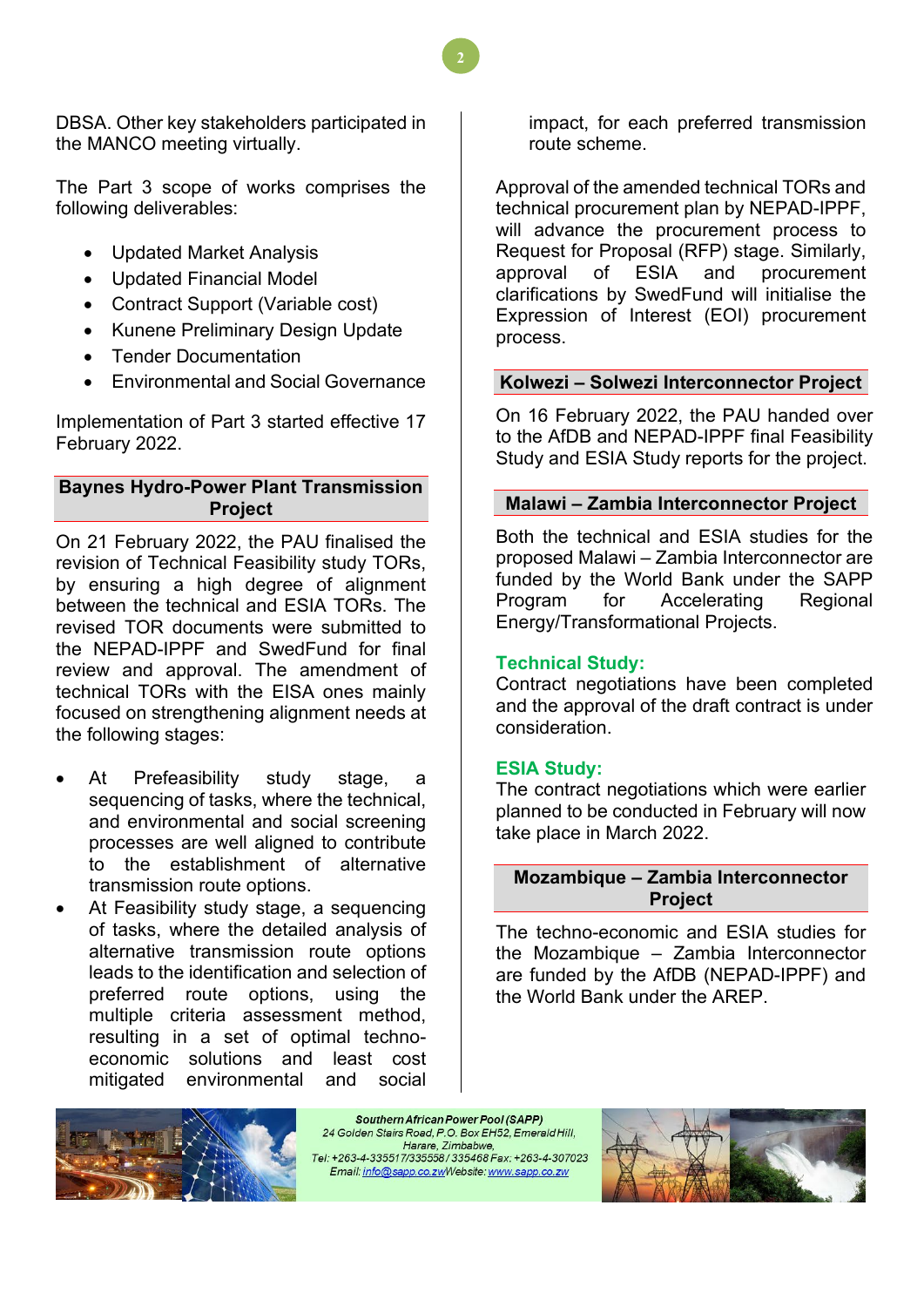#### **Techno-economic Study**

The studies are in the final stages of completion. The review of the final report is still ongoing.

### **ESIA Study**

Final comments were received from ZESCO and the Consultant is in a process of updating the Final Report. The Final draft report on the Mozambican portion of the line had areas that raised flags which needed clarity and detailed engagement with the World Bank. A meeting has been scheduled for the  $3<sup>rd</sup>$  of March to discuss the way forward. The planned submission for Final ESIA / RPF for the project remains end of 1st quarter of 2022.

### <span id="page-2-0"></span>**Mozambique – Tanzania Interconnector Project**

The Mozambique – Tanzania Interconnector Project (MOTA) is supported by the NEPAD-IPPF. The financial support is towards the technoeconomic feasibility and ESIA studies.

A joint meeting of utilities was held on 9 February 2022 to discuss the developments on the project and the way forward. The meeting agreed on updating the ToRs for the techno-economic and ESIA studies which were prepared earlier in the project timeline. A workshop to review and finalise the ToRs is planned to take place in March 2022.

### <span id="page-2-1"></span>**Zambia – Tanzania Interconnector Project**

On the Zambian side, the preparation of tender documents for the project was completed in October 2021. The World Bank under the AREP supported the assignment. The next steps include resource mobilisation by ZESCO/Government of Zambia for the implementation of the project. The status of the project has remained the same.

#### <span id="page-2-2"></span>**Luapula Hydro Electric Power Scheme**

The prefeasibility study and preliminary environmental scanning were completed in 2019. Commencement of the detailed feasibility study and the ESIA await the mobilisation of funds. The World Bank, NEPAD-IPPF, NEPAD-AUDA and Swedfund are being engaged for possible financial support for the detailed studies. The NEPAD-IPPF has since committed funds towards the techno-economic studies. Additional funds are however still required to cover the costs for the technical and ESIA studies. The review of the ToRs for the detailed ESIA studies is still ongoing.

The project was included in the PIDA PAP 2 pipeline by AUDA NEPAD. The project will be one of those to be presented to financiers in the upcoming  $7<sup>th</sup>$  PIDA Week in Nairobi in March 2022.

### <span id="page-2-3"></span>**Regional Transmission Infrastructure Financing Facility (RTIFF)**

SAPP and the Consulting Team progressed efforts across all critical workstreams during the reporting period, which covers February 2022.

Key achievements are summarised below:

- Finalised RTIFF structure and approach and provided recommendations for the SAPP Management Committee.
- Coordinated discussions on key assumptions to finalise the financial and energy models.

In terms of high-level engagements, a followup meeting was held with SADC and the Consulting Team responsible for supporting the RDF on 11<sup>th</sup> February 2021. The meeting aimed to gain an understanding of the recently accelerated RDF development process.



Southern African Power Pool (SAPP) 24 Golden Stairs Road, P.O. Box EH52, Emerald Hill, Harare, Zimbabwe, Tel: +263-4-335517/335558/335468 Fax: +263-4-307023 Email: info@sapp.co.zwWebsite: www.sapp.co.zw

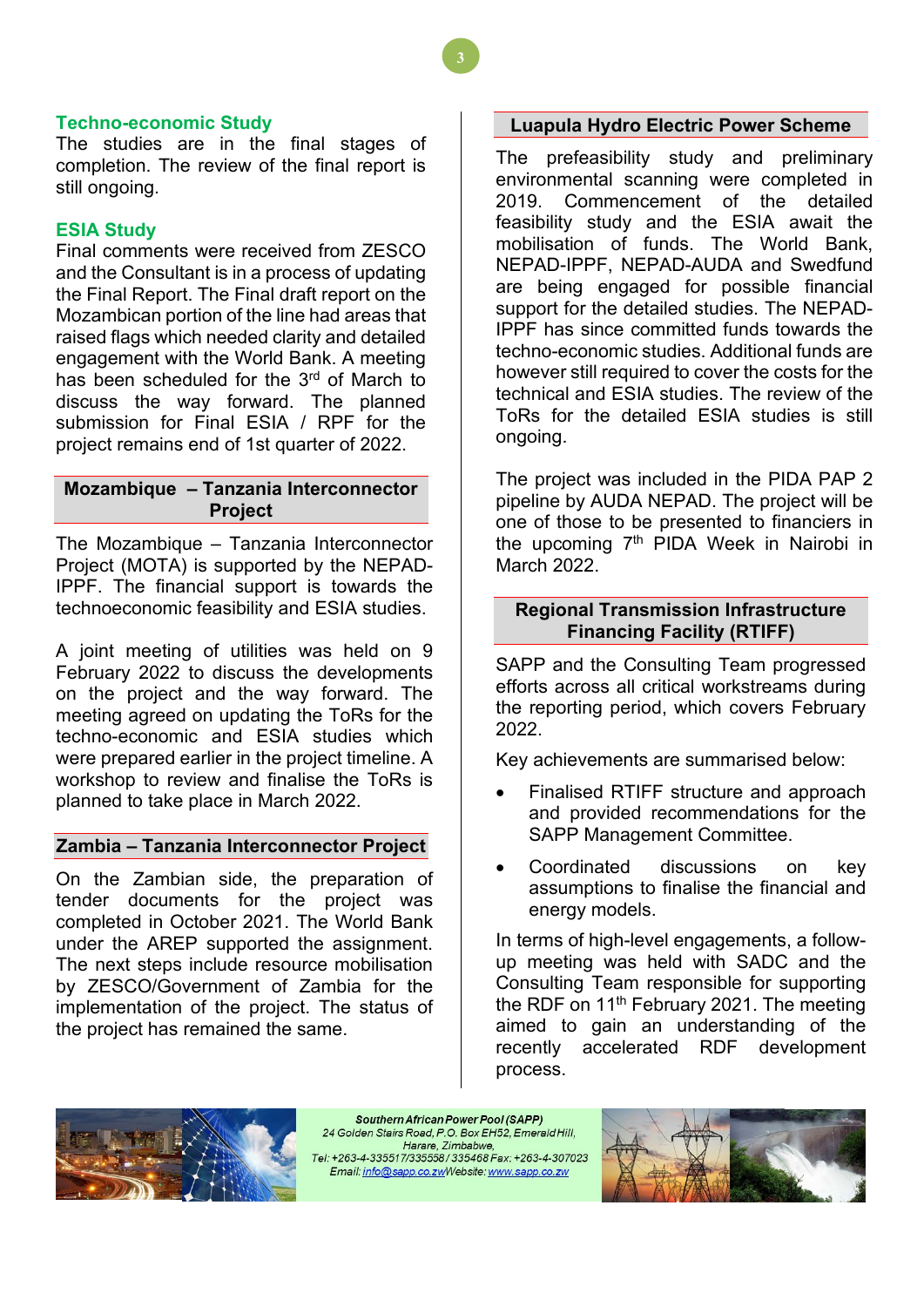RTIFF was also included as an agenda point at the MANCO meeting held on 24<sup>th</sup> February 2022. The engagement provided an opportunity to:

- (i) Frame RTIFF's role in unlocking investment, articulating how it will evolve and the value of SAPP acting as an anchor investor for the Fund;
- (ii) Articulate the technical recommendations for RTIFF services, institutional and governance structure and associated domicile for MANCO referral to EXCO – noting that formal support from SAPP is required to progress to pre-establishment analysis; and
- (iii) Share key considerations on the energy and financial modelling work for noting by MANCO. The engagement with SAPP MANCO was very fruitful and identified areas of consensus and for follow up.

#### **System Operations**

#### <span id="page-3-0"></span>**SAPP System Disturbances**

<span id="page-3-1"></span>In the month of February 2022, four SAPP system disturbances were reported. In the first one, the 400 kV South Africa - Botswana interconnector tripped due to a transient earth fault attributed to birds' activities on the line. The second and third disturbances were low frequency incidents in which power frequency temporarily dropped below 49.50 Hz when a generation unit tripped from 487 MW and when a generator was shutdown from 755 MW during load rejection tests in South Africa. The fourth one was caused by a snapped 66 kV dropper conductor in Zambia that led to cascaded tripping of transmission lines, generators and loads in wide areas of the interconnected power system. Refer to the figure below for an outlook of reported SAPP system disturbances in the last 12 months.



<span id="page-3-3"></span><span id="page-3-2"></span>Market performance during the month of February 2022 was lower when compared to January 2022. Total traded volumes on the Day Ahead Market (DAM), Intra-Day Market (IDM), Forward Physical Monthly Market (FPM-M), and Forward Physical Weekly Market (FPM-W) decreased by 18% to in the month of February 2022, from the January 2022 volume of 133.2 GWh.



#### **Market Revenue**

<span id="page-3-4"></span>A total of USD 7.6 million was exchanged on the competitive market during the month of February 2022 compared to USD 7.8 million exchanged in January 2022. The change is mainly attributed to a change in traded volumes and prices. USD 6.4 million was



Southern African Power Pool (SAPP) 24 Golden Stairs Road, P.O. Box EH52, Emerald Hill. Harare, Zimbabwe, Email: info@sapp.co.zwWebsite: www.sapp.co.zw